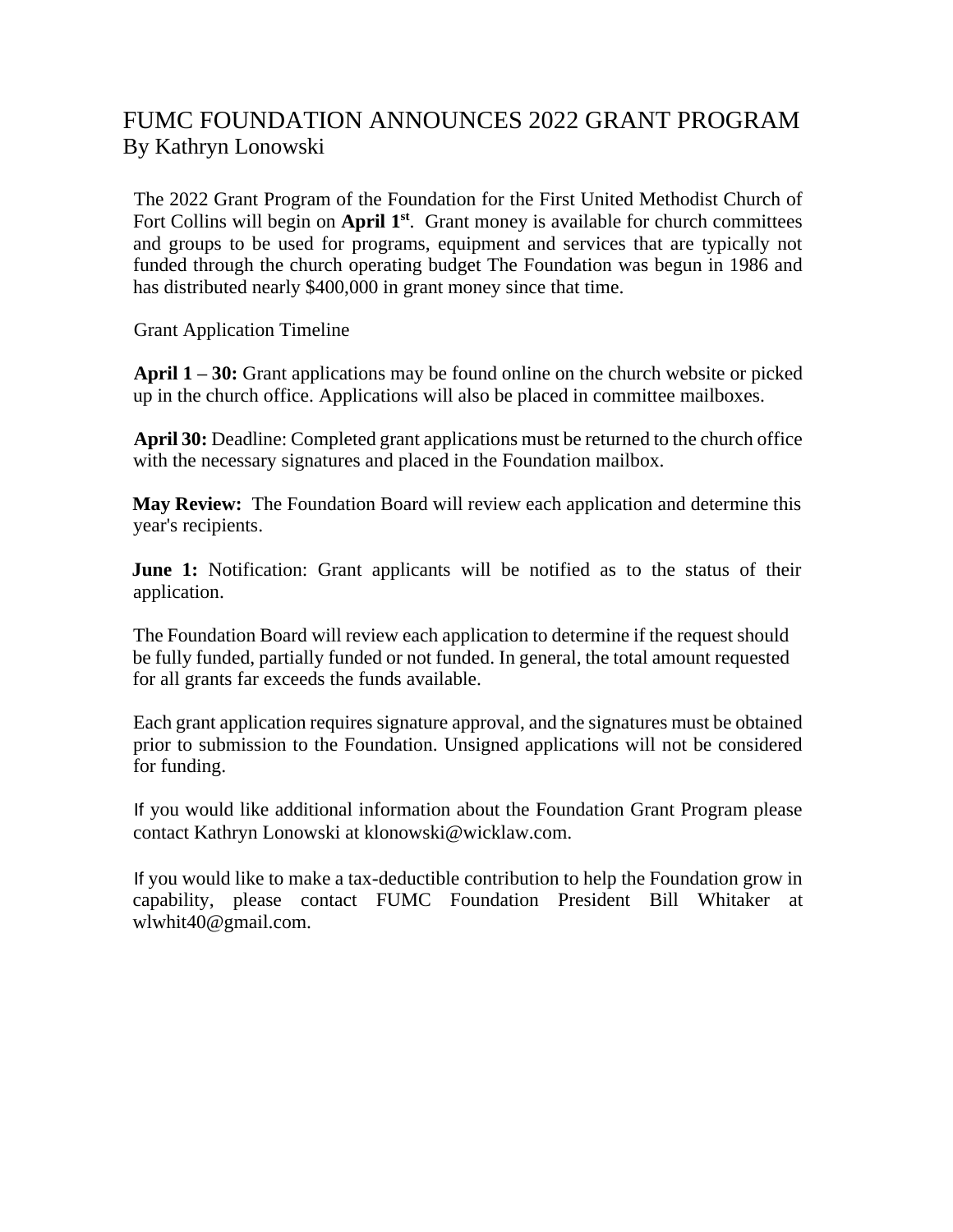# **First United Methodist Church Foundation 2022 Grant Application Form**

#### **Timeline**:

- 1. **April 1 to April 30, 2022** Pick up grant application at church office, download from church website or complete online,
- 2. **April 30, 2022** Return completed application to church office,
- 3. **May 2022** Foundation board reviews and awards grants,
- 4. **June 1, 2022** formal award notifications,
- 5. **August 31, 2023** grant funds expire.

Please **type** this grant application form.

### **Guidelines:**

Grants aren't normally made for ongoing operating expenses such as staff positions. Priority is given to longer-term projects and equipment needs. Applications involving property or facility changes will not be considered without proper review, endorsement and sign-off by the Trustees. Decisions of the Foundation Board are final and not subject to further review.

An extension request can be submitted if a delay in spending for a project extends past the expiration date. Written requests are required and will be reviewed and approved, if appropriate, by the Foundation Board. Any unspent funds as of August 31, 2023 will be returned and added to the grant funds available for the next grant period.

| <b>Request:</b>       |                                                                        |  |
|-----------------------|------------------------------------------------------------------------|--|
| Date:                 |                                                                        |  |
| Submitted by:         |                                                                        |  |
| <b>Contact Name:</b>  |                                                                        |  |
| <b>Contact Phone:</b> |                                                                        |  |
|                       | Type of Request: $\Box$ Capital $\Box$ Program     Equipment     Other |  |
|                       | If program requests, please provide goal and anticipated outcome:      |  |

| <b>Amount of request:</b> |
|---------------------------|
|---------------------------|

**Name of Project:** 

**Goal:**

#### **Outcome:**